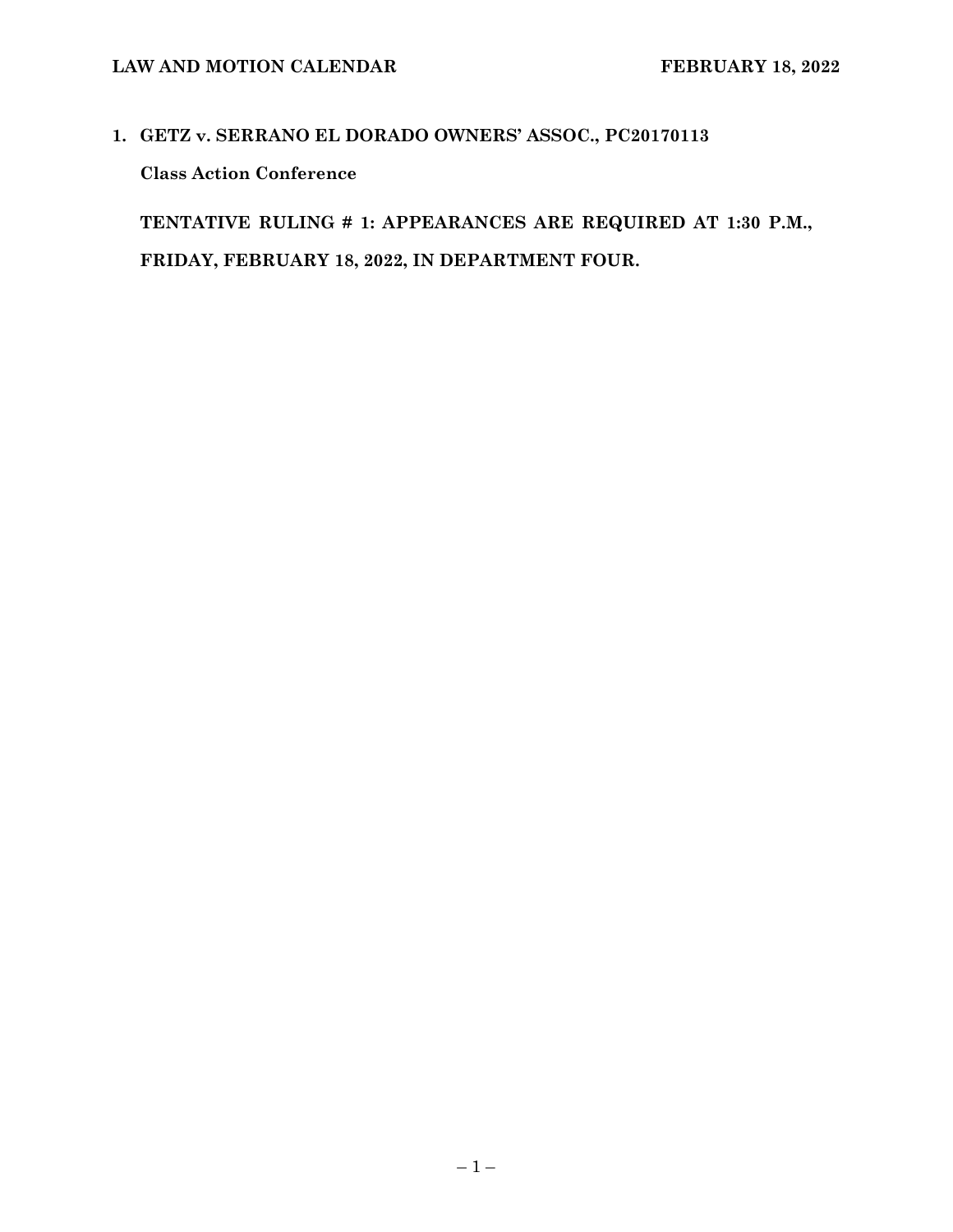#### **2. VANWEY v. MARTIN, SC20210065**

### **OSC Re: Dismissal for Plaintiff's Failure to Appear at CMCs, to Provide the Court With Contact Information, and for Failure to Serve Defendant**

This action was commenced on March 23, 2021. To date, plaintiff has not served defendant with the summons and complaint. In his Case Management Conference Statements, plaintiff states he has not served defendant because she has a protective order against him.

Plaintiff failed to appear at CMCs held on July 20, 2021, September 21, 2021, October 19, 2021, and December 7, 2021. The court minute orders from July 20, 2021, and October 19, 2021, that were sent to plaintiff at his address of record were returned to the court as undeliverable.

Following the CMC on December 7, 2021, this hearing was set for plaintiff to appear and show cause why this action should not be dismissed for his repeated failures to appear at CMCs, for his failure to provide the court with his updated contact information, and for his failure to serve defendant.

### **TENTATIVE RULING # 2: PLAINTIFF'S APPEARANCE IS REQUIRED AT 1:30 P.M., FRIDAY, FEBRUARY 18, 2022, IN DEPARTMENT FOUR.**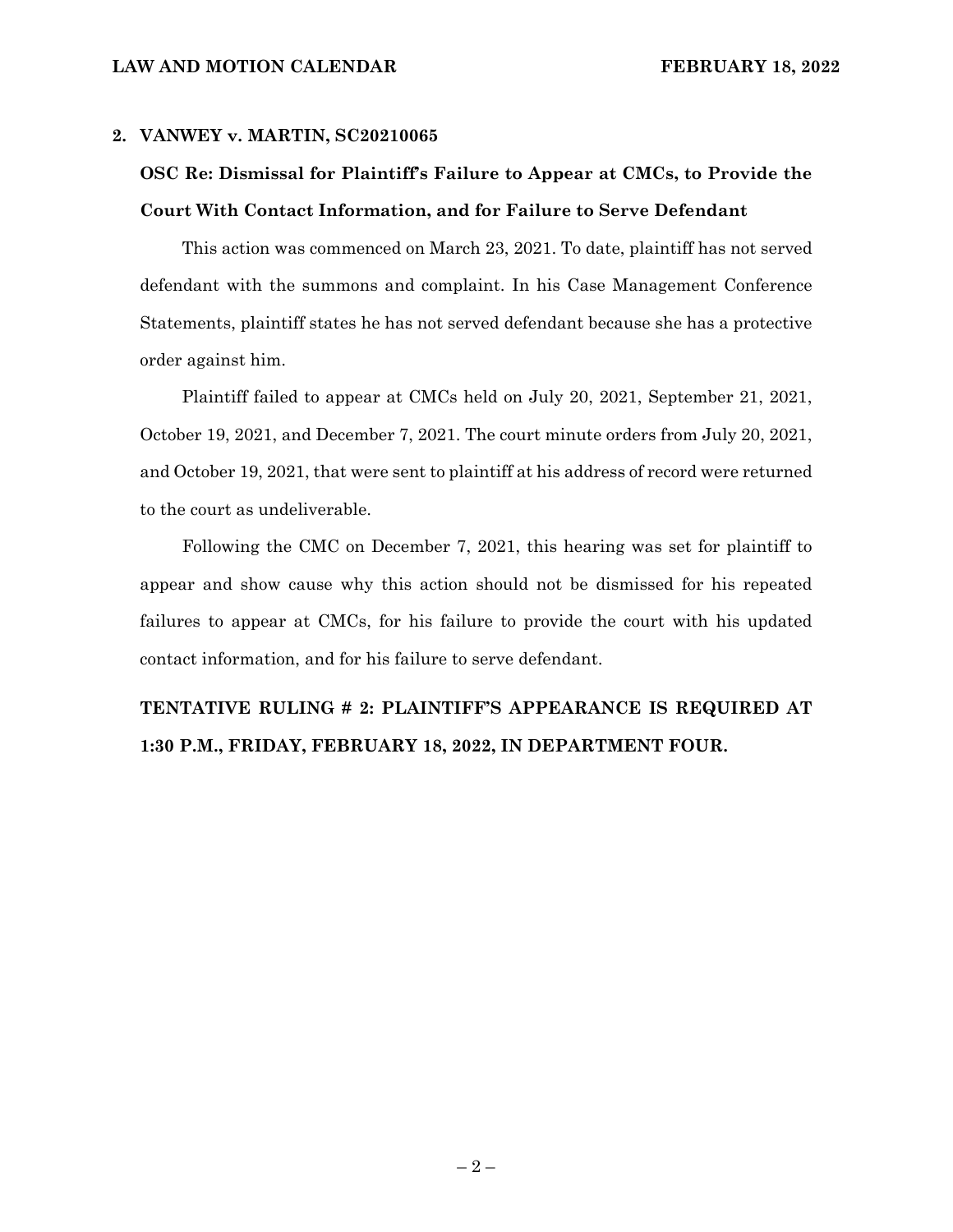**3. MATTER OF MEIER, 21CV0294** 

**OSC Re: Name Change** 

**TENTATIVE RULING # 3: PETITION IS GRANTED. NO APPEARANCE IS REQUIRED.**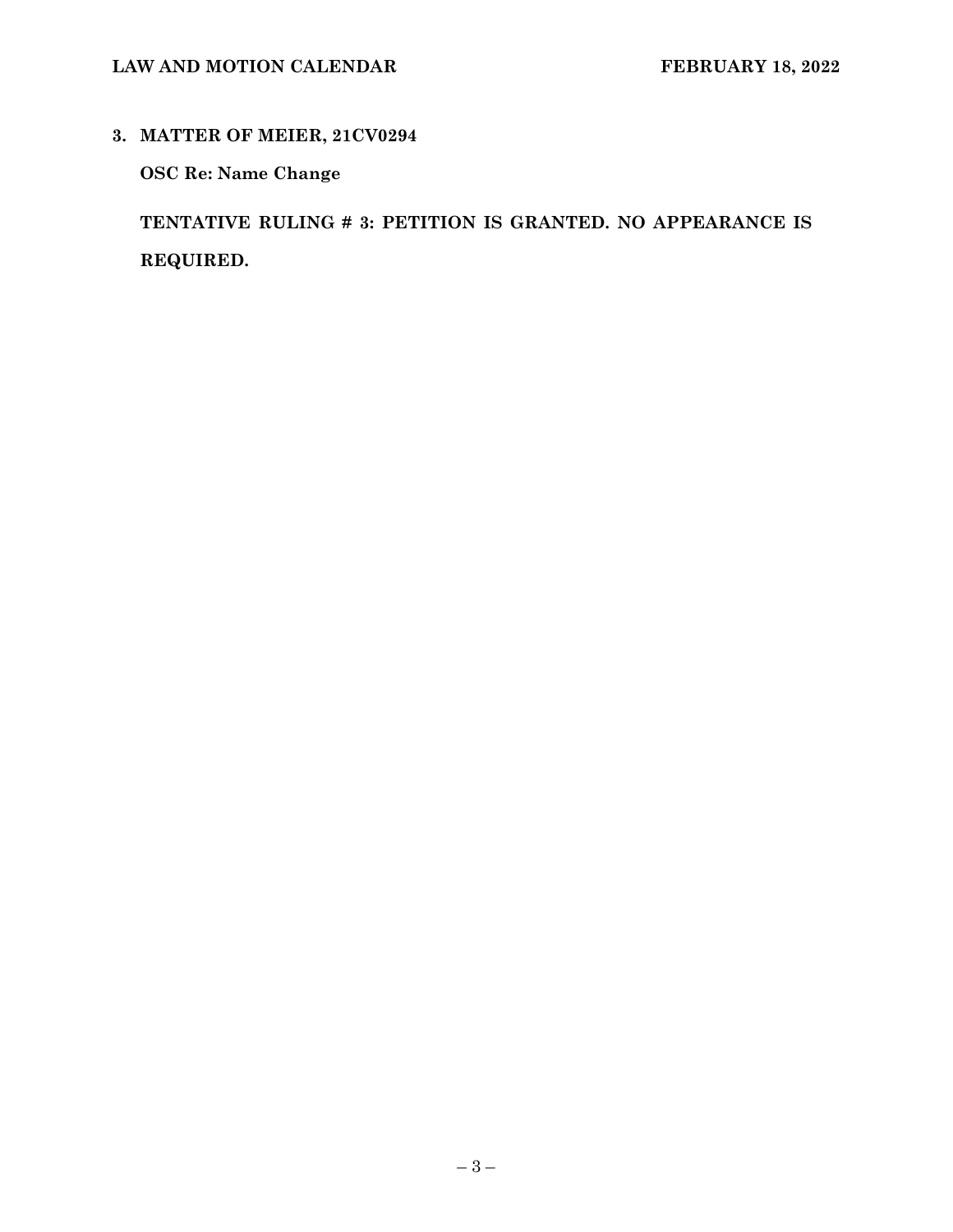#### **4. SULLIVAN v. GENERAL ELECTRIC CO., ET AL., SC20200063**

#### **Motion to Compel Defendants' Further Responses to Discovery Requests**

Plaintiff moves to compel further responses from defendants General Electric and Home Depot to plaintiff's Requests for Production (Sets One and Two) and Special Interrogatories (Sets One and Two), and plaintiff moves for an order requiring defendants to produce original responses to discovery.

As a preliminary matter, the parties' objections to the timeliness of defendants' opposition and to the format of plaintiff's separate statement are overruled.

#### Special Interrogatories (Set One)

The motion as to request numbers 1–3, 6–8, and 13–19 is **granted in part**. Defendants' objections are overruled, except as follows.

The subject matter of an action, for purposes of discovery, is defined as "any of the physical facts or circumstances bearing upon or touching [the subject matter] … which may lead to admissible evidence." (*Darbee v. Superior Court* (1962) 208 Cal.App.2d 680, 688.) Any information that "might reasonably assist a party in *evaluating* the case, *preparing* for trial, or *facilitating* settlement" falls within the meaning of permissible discovery. (*Lipton v. Superior Court* (1996) 48 Cal.App.4th 1599, 1611 [emphasis in original].) Given the broad scope of discovery, the court finds that plaintiff's requests seek discoverable and relevant information. The court further finds that the requests are not ambiguous or vague.

If defendants' counsel believes any information requested implicates the attorney-client privilege, they should produce a privilege log. (Code of Civ. Proc. § 2030.240(b); *Catalina Island Yacht Club v. Superior Court* (2015) 242 Cal.App.4th 1116, 1125.)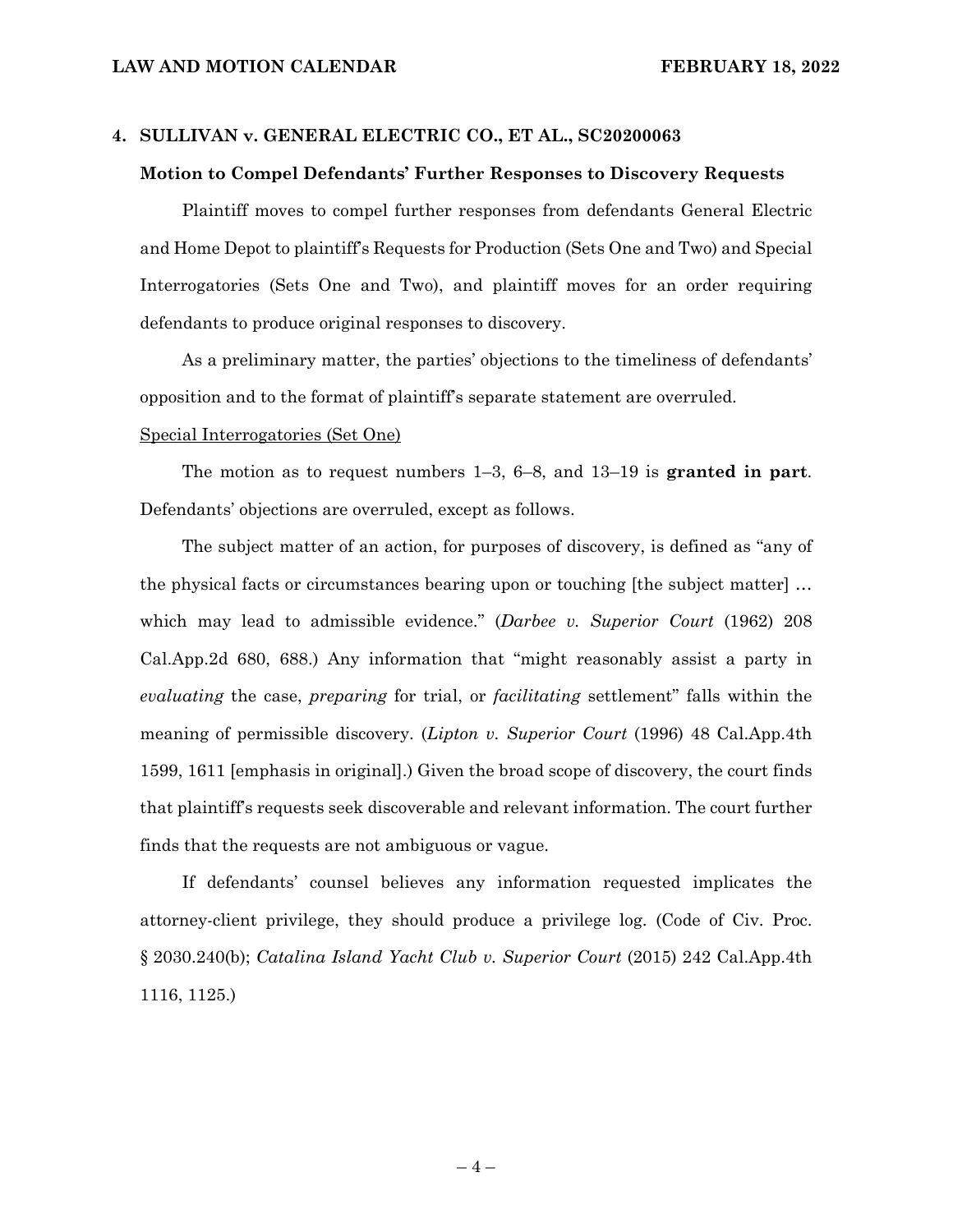The court finds that plaintiff's requests are overbroad as to time. Plaintiff is limited to a 2-year time period of plaintiff's counsel's choosing.<sup>1</sup>

Additionally, because many of the requests seek the names, addresses, and phone numbers of non-parties, those non-parties must first be notified and given an opportunity to object to disclosure of their private contact information. (*Alch v. Superior Court* (2008) 165 Cal.App.4th 1412, 1423.)

#### Home Depot—Special Interrogatories (Set Two)

The motion is **granted** as to request numbers 30 and 31.

#### General Electric—Special Interrogatories (Set Two)

The motion is **granted** as to request numbers 30 and 31.

#### Requests for Production (Set One)

Plaintiff's motion as to request numbers 8 and 9 is **granted in part**. Defendants' objections are overruled, except as follows.

The court finds that the requests seek discoverable and relevant information, and are not ambiguous or vague. Further, because the requests seek complaints in legal actions, the documents are public records and are not subject to the attorneyclient privilege and are not an invasion of any non-parties' privacy rights. Depending upon the jurisdiction, any relevant complaints are not necessarily as readily available to plaintiff's counsel as compared to defendants' counsel.

However, the court finds that plaintiff's requests are overbroad as to time. Plaintiff is limited to a 2-year time period of plaintiff's counsel's choosing.

#### Requests for Production (Set Two)

Plaintiff's motion as to request numbers 16–18 is **granted in part**. Defendants' objections are overruled, except as follows.

<sup>&</sup>lt;sup>1</sup> The court notes that the parties did not give an indication of how long this dishwasher model has been in production.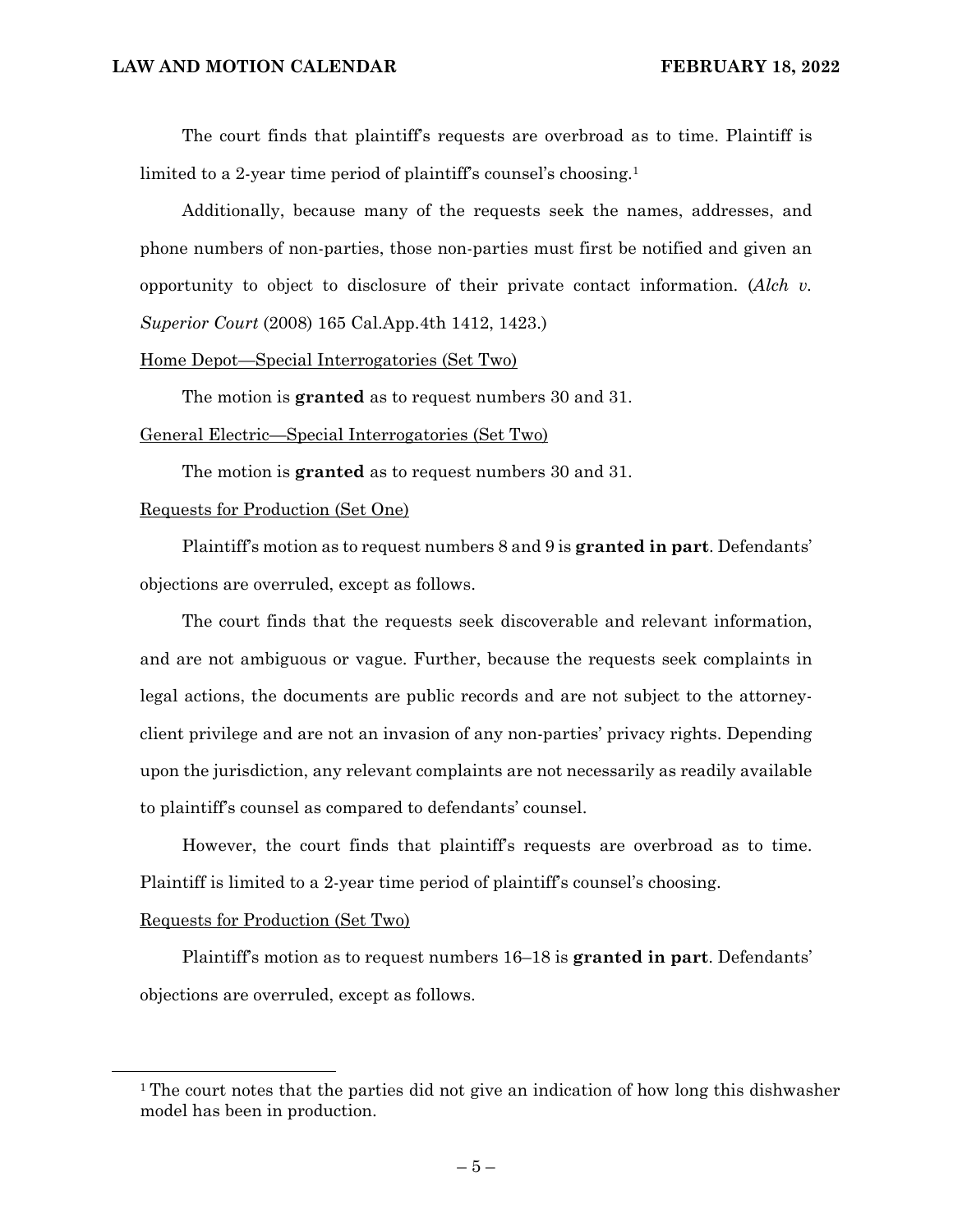The court finds that the requests seek discoverable and relevant information, and the requests are not ambiguous or vague. If defendants' counsel believes any document implicates the attorney-client privilege, they should produce a privilege log. (Code of Civ. Proc. § 2031(c)(1); *Catalina*, *supra*, 242 Cal.App.4th at p. 1125.)

### Request for Original Responses

The request for an order requiring defendants to produce original responses is granted.

#### Sanctions

Having reviewed and considered plaintiff's counsel's declaration, and bearing in mind that plaintiff did not prevail entirely, the court finds that \$3,000.00 is a reasonable sanction under the Discovery Act.

**TENTATIVE RULING # 4: PLAINTIFF'S MOTION TO COMPEL FURTHER RESPONSES TO SPECIAL INTERROGATORIES (SETS ONE AND TWO) AND REQUESTS FOR PRODUCTION (SETS ONE AND TWO) IS GRANTED IN PART. DEFENDANTS MUST SERVE PLAINTIFF WITH FURTHER VERIFIED RESPONSES, WITHOUT OBJECTIONS, AS SET FORTH IN THE FULL TEXT OF THE TENTATIVE RULING, AND DEFENDANTS MUST SERVE PLAINTIFF WITH ORIGINAL RESPONSES AS TO ALL SETS OF DISCOVERY, AND PAY PLAINTIFF'S COUNSEL \$3,000.00 NO LATER THAN 30 DAYS FROM THE DATE OF SERVICE OF THE NOTICE OF ENTRY OF ORDER. NO HEARING ON THIS MATTER WILL BE HELD (***LEWIS v. SUPERIOR COURT* **(1999) 19 CAL.4TH 1232, 1247), UNLESS A NOTICE OF INTENT TO APPEAR AND REQUEST FOR ORAL ARGUMENT IS TRANSMITTED ELECTRONICALLY THROUGH THE COURT'S WEBSITE OR BY TELEPHONE TO THE COURT AT (530) 573-3042 BY 4:00 P.M. ON THE DAY THE TENTATIVE RULING IS ISSUED. NOTICE TO ALL PARTIES OF**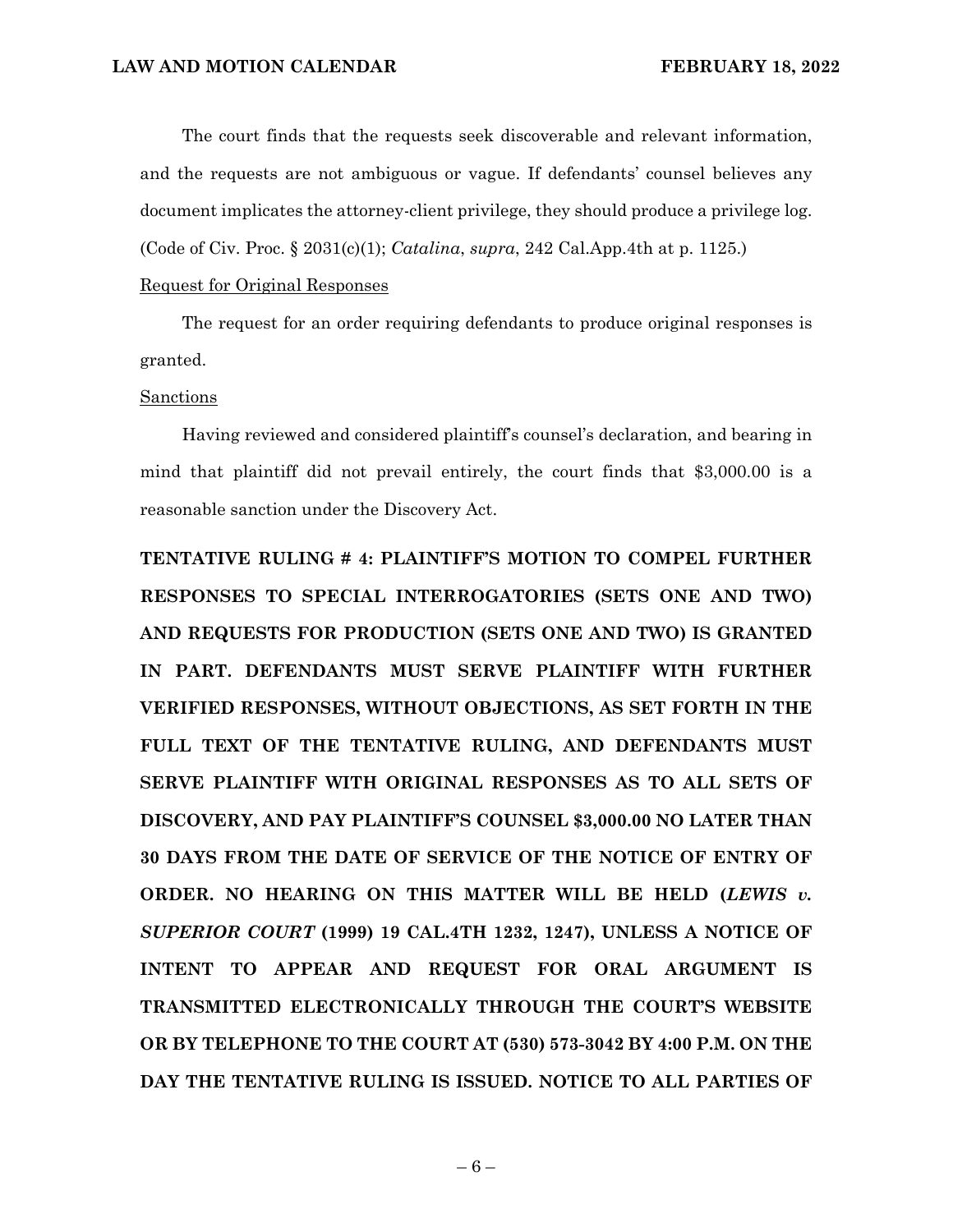**AN INTENT TO APPEAR MUST BE MADE BY TELEPHONE OR IN PERSON. PROOF OF SERVICE OF SAID NOTICE MUST BE FILED PRIOR TO OR AT THE HEARING.**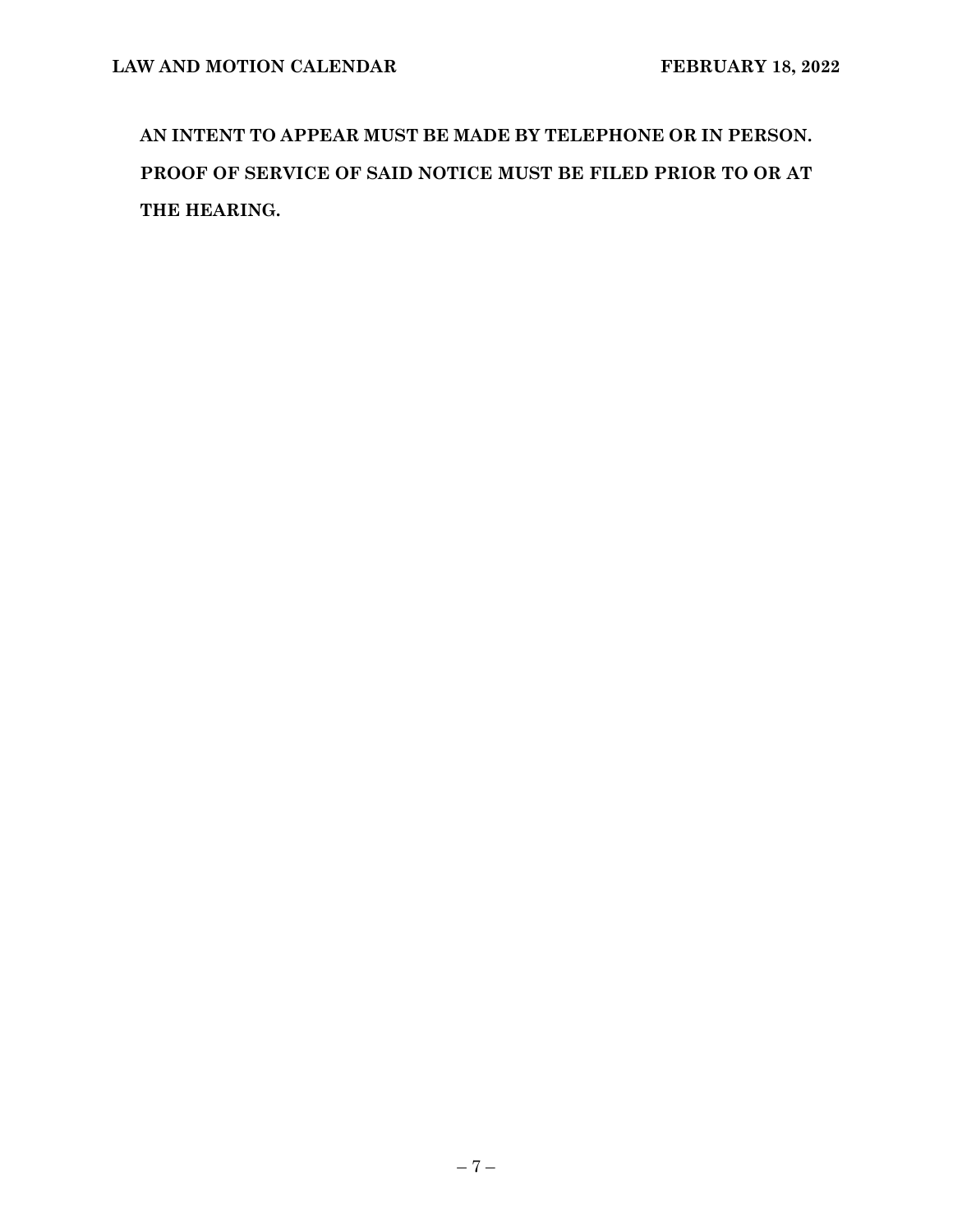### **5. FORBES v. LAKE TAHOE BOAT RIDES, INC., ET AL., SC20190113 Defendants' Motion for Summary Judgment**

This action arises from injuries plaintiff sustained in 2017 while she was a passenger in a boat on Lake Tahoe. Plaintiff's complaint, filed June 27, 2019, alleges a single cause of action for negligence against defendants. Pending is defendants' motion for summary judgment (filed Oct. 19, 2021).

On February 4, 2021, plaintiff's counsel filed a declaration seeking a continuance pursuant to Code of Civil Procedure § 437c(h). That subsection provides: "If it appears from the affidavits submitted in opposition to a motion for summary judgment or summary adjudication, or both, that facts essential to justify opposition may exist but cannot, for reasons stated, be presented, the court shall deny the motion, order a continuance to permit affidavits to be obtained or discovery to be had, or make any other order as may be just. The application to continue the motion to obtain necessary discovery may also be made by ex parte motion at any time on or before the date the opposition response to the motion is due." (*Ibid.*)

Having reviewed and considered plaintiff's counsel's declaration as well as defendants' reply opposing plaintiff's request, the court finds that plaintiff's counsel has made the necessary showing that a continuance is justified to obtain essential discovery to oppose defendants' motion. Specifically, plaintiff's counsel states that defendant Scott Hoffman's (the boat captain) and plaintiff's depositions have not yet been taken. Discovery is still open and trial for this case is not scheduled to begin until December 2022. Accordingly, the court will continue this motion to April 22, 2022, in order for the essential discovery to be obtained. Plaintiff's supplemental opposition is due by April 8, 2022, and defendants' reply is due by April 15, 2022.

**TENTATIVE RULING # 5: THE MOTION IS CONTINUED TO 1:30 P.M., FRIDAY, APRIL 22, 2022, IN DEPARTMENT FOUR. PLAINTIFF'S** 

 $-8-$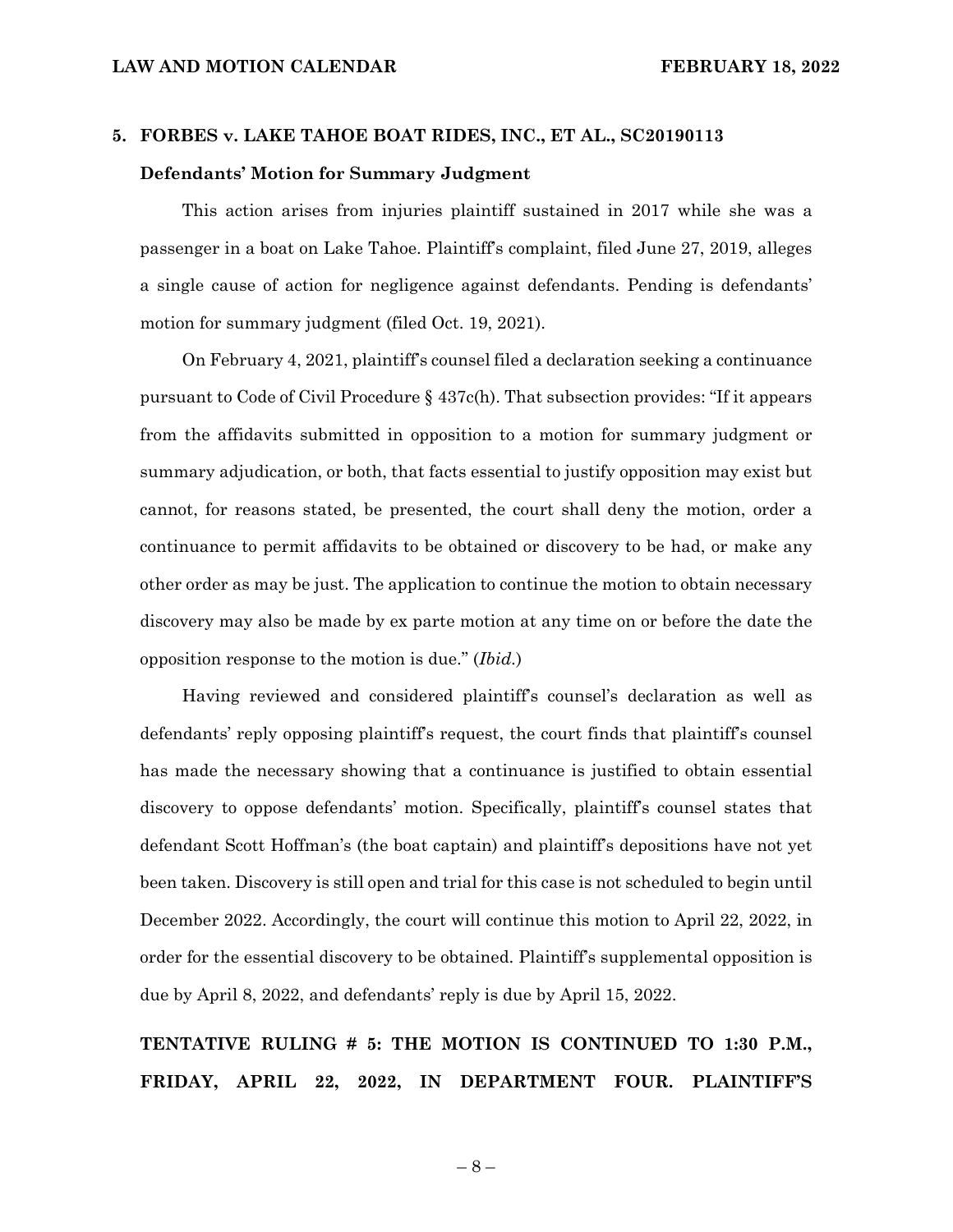**SUPPLEMENTAL OPPOSITION IS DUE BY APRIL 8, 2022, AND DEFENDANTS' SUPPLEMENTAL REPLY IS DUE BY APRIL 15, 2022. NO HEARING ON THIS MATTER WILL BE HELD (***LEWIS v. SUPERIOR COURT* **(1999) 19 CAL.4TH 1232, 1247), UNLESS A NOTICE OF INTENT TO APPEAR AND REQUEST FOR ORAL ARGUMENT IS TRANSMITTED ELECTRONICALLY THROUGH THE COURT'S WEBSITE OR BY TELEPHONE TO THE COURT AT (530) 573-3042 BY 4:00 P.M. ON THE DAY THE TENTATIVE RULING IS ISSUED. NOTICE TO ALL PARTIES OF AN INTENT TO APPEAR MUST BE MADE BY TELEPHONE OR IN PERSON. PROOF OF SERVICE OF SAID NOTICE MUST BE FILED PRIOR TO OR AT THE HEARING.**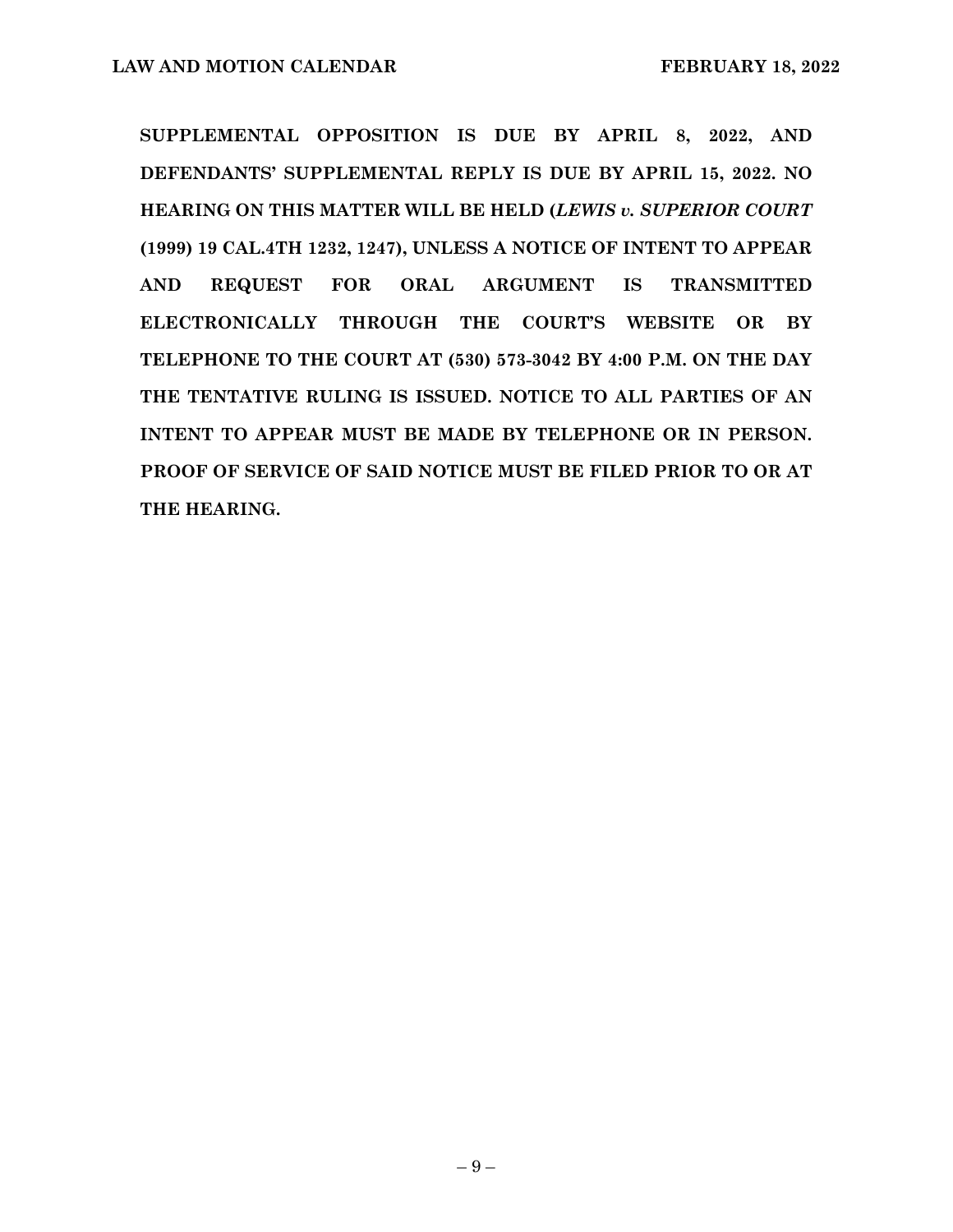# **6. TURNER, ET AL. v. GRAHAM, ET AL, SC20200048**

**Case Management Conference** 

**TENTATIVE RULING # 6: APPEARANCES ARE REQUIRED AT 1:30 P.M., FRIDAY, FEBRUARY 18, 2022, IN DEPARTMENT FOUR.**